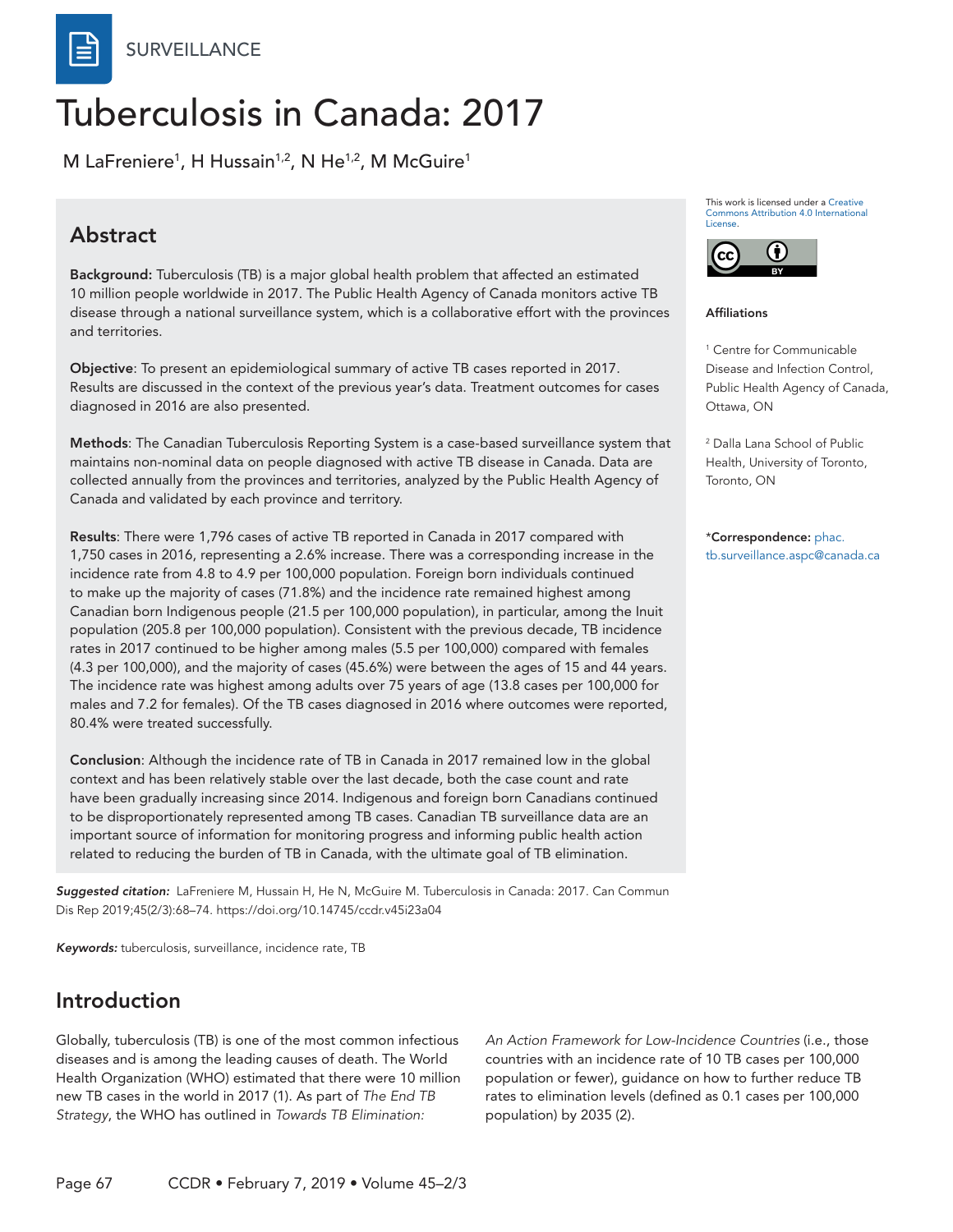

While Canada is a low TB incidence country, TB incidence rates are consistently higher than the low incidence cut-off in certain subpopulations in the country: namely, foreign born and Indigenous Canadians (3). A high level of TB activity in Canada's north has been observed for many years, especially among the Inuit (3,4). Tuberculosis among foreign born Canadians also represents a large burden of illness in Canada (3). Statistics Canada has projected high growth rates in these two populations in Canada when compared with the population of Canada as a whole (5,6), so it is especially important to diagnose and treat TB, both to address the impact of active TB disease on the affected individual and to prevent any further spread.

In Canada, national surveillance of new and re-treatment cases of active TB is conducted in partnership with all provinces and territories by the Public Health Agency of Canada (PHAC). The primary objective of the Canadian Tuberculosis Reporting System (CTBRS), Canada's national case based surveillance system, is to monitor and report on the number of cases and on the rates of active TB in Canada. Annual reporting of TB across the country is important to better understand the epidemiology of TB in Canada over time, to inform public health action and to monitor Canada's progress toward reducing the incidence of TB in Canada, with the ultimate goal of TB elimination (7).

The objective of this report is to provide a descriptive overview of TB cases in Canada in 2017 by age, sex, origin, province/ territory and diagnostic classification in the context of previous years' data. Treatment outcomes for TB cases that were reported to the CTBRS in 2016 are also summarized.

#### Methods

The CTBRS maintains non-nominal data on people diagnosed with active TB disease in Canada. Details on the CTBRS's methods, including data collection processes, data management, data quality control and analysis, and the classification and categorization of population subgroups have been described in detail elsewhere (8). In short, provincial and territorial public health authorities voluntarily submit data on all new and re-treatment cases of active TB disease that meet the Canadian case definition for national surveillance (8). Treatment outcome data are submitted between 12 and 18 months following the submission of the initial case report. If treatment is ongoing at the time of data submission to PHAC, the reporting jurisdiction submits an interim report followed by subsequent annual updates until the case file is closed. Updated data from previous years received after the initial submission is reflected in the most current report.

Active TB is classified as either respiratory or non-respiratory. Respiratory TB includes pulmonary TB, TB of the pleura and TB of the intrathoracic or mediastinal lymph nodes, larynx, nasopharynx, nose and sinuses (9). Primary disease is characterized by pleural effusion due to recent (i.e., within the preceding 24 months) infection with *Mycobacterium tuberculosis*. Non-respiratory TB refers to all other disease sites.

Incidence rates in this report were calculated as cases per 100,000 population. Population data used to calculate these rates came from multiple sources. Canadian population data were based on midyear estimates of the Canadian population from Statistics Canada (*unpublished data*). The foreign born population data were based on the 2016 Canadian Census (10). Estimates of the population of Indigenous groups for 2017, namely First Nations, Métis and Inuit, came from the National Household Survey (11). For First Nations persons with status on and off-reserve, population data came from Crown-Indigenous Relations and Northern Affairs Canada's Indian Registration System as of December 31, 2017 (*unpublished data*).

Original data were maintained according to PHAC's *Directive for the Collection, Use and Dissemination of Information Relating*  to Public Health. Data were cleaned and analyzed using SAS<sup>™</sup> Enterprise Guide and Microsoft™ Excel 2010. Descriptive findings are presented here. No statistical procedures were used for comparative analyses, nor were any statistical techniques applied to account for missing data. Note that in 2017, British Columbia did not submit information on Indigenous status and, therefore, cases from British Columbia were identified only as either Canadian born or foreign born. Supplementary data tables are available upon request (see Appendix for Table list).

#### **Results**

There were 1,796 cases of active TB reported in Canada in 2017, compared with 1,750 cases in 2016, representing a 2.6% increase. There was a corresponding increase in the incidence rate from 4.8 to 4.9 per 100,000 population. Of all reported cases in 2017, 92.2% were new cases of active TB and 5.3% were re-treatment cases (i.e., reported having had at least one previous episode of TB). History of previous TB infection was unknown for 2.5% of reported cases. Both the number of cases and the rate of TB in Canada have increased slightly since 2014, when the incidence rate was 4.5 cases per 100,000; however, across the 11 year period, from 2007, the rate increased only slightly (from 4.8 cases per 100,000). The number of TB cases has fluctuated to some extent since 2007, but the absolute number of reported cases in 2017 (1,796 cases) has risen compared with 2007 (1,575 cases) (Figure 1).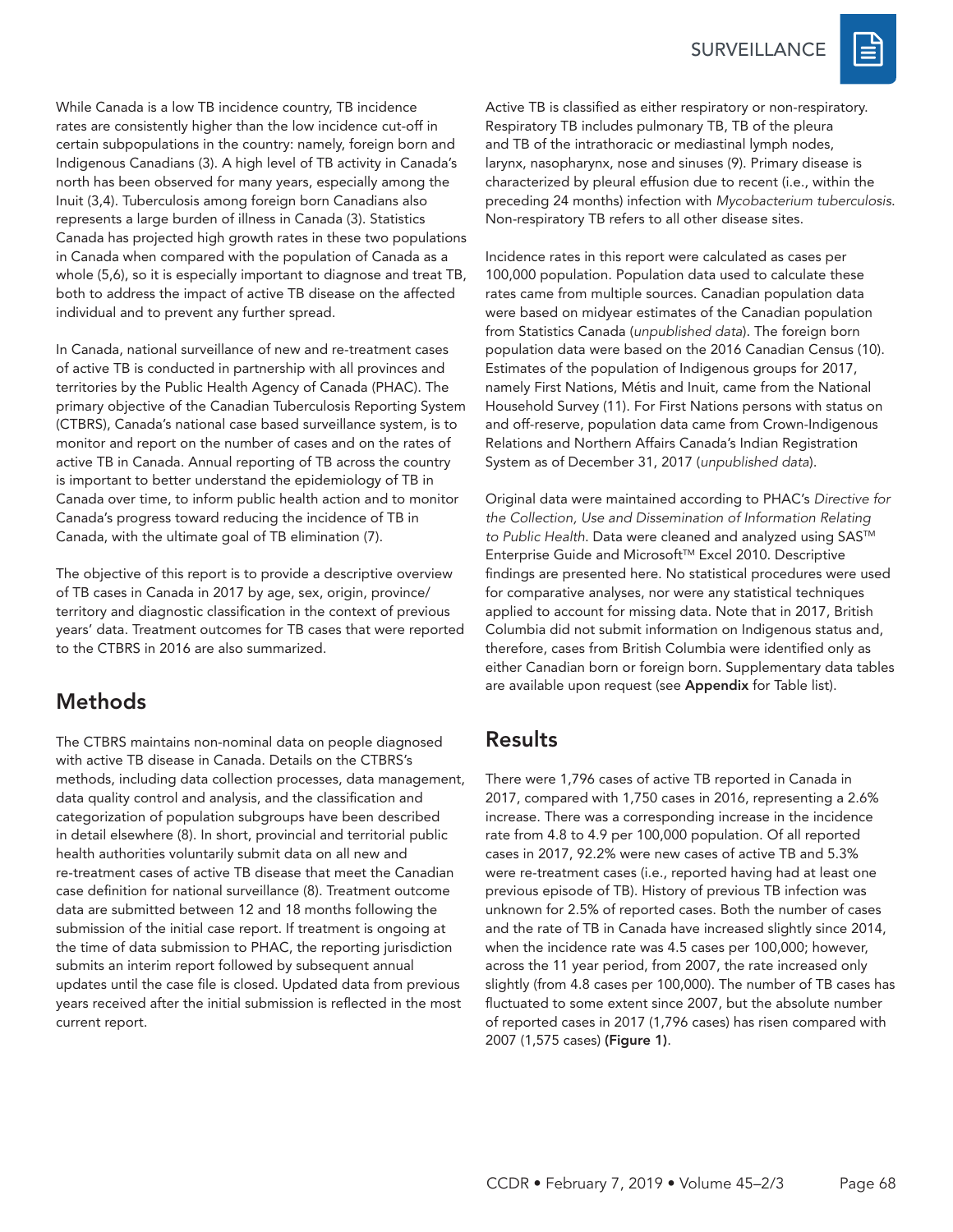Figure 1: Number of reported tuberculosis cases and incidence rates by year, Canada, 2007–2017



#### Tuberculosis cases by geography

Across Canada, incidence rates of TB varied widely by province/ territory in 2017 (Table 1). There were no cases of TB reported in Prince Edward Island. Incidence rates of TB were below the national rate of 4.9 per 100,000 population in Newfoundland and Labrador (2.5), Nova Scotia (0.9), New Brunswick (1.1), Quebec (2.6) and Ontario (4.8), but were slightly higher than the national rate in British Columbia (5.3), Alberta (5.3) and the Northwest Territories (6.7). The highest TB incidence rates were in Saskatchewan (8.1), Manitoba (14.0), Yukon (20.8) and Nunavut (265.8). The majority of cases (64.4%) were concentrated in Ontario (37.6%), British Columbia (14.1%) and Alberta (12.6%). While most provinces and territories reported little change from 2016, in Nunavut the number of cases nearly doubled from 2016 to 2017, and the corresponding incidence rate increased from 145.6 to 265.8 per 100,000 population (Table 1).

#### Table 1: Number of reported tuberculosis cases and incidence rates per 100,000 population by province and territory, in Canada, 2016–2017

|                              | 2016          |       | 2017     |       |  |  |
|------------------------------|---------------|-------|----------|-------|--|--|
| <b>Province</b>              | Cases<br>Rate |       | Cases    | Rate  |  |  |
| Newfoundland and<br>Labrador | 25            | 4.7   | 13       | 2.5   |  |  |
| Prince Edward Island         | 4             | 2.7   | $\Omega$ | 0.0   |  |  |
| Nova Scotia                  | 3             | 0.3   | 9        | 0.9   |  |  |
| New Brunswick                | 12            | 1.6   | 8        | 1.1   |  |  |
| Quebec                       | 252           | 3.0   | 217      | 2.6   |  |  |
| Ontario                      | 641           | 4.6   | 676      | 4.8   |  |  |
| Manitoba                     | 201           | 15.2  | 187      | 14.0  |  |  |
| Saskatchewan                 | 91            | 7.9   | 94       | 8.1   |  |  |
| Alberta                      | 238           | 5.6   | 227      | 5.3   |  |  |
| British Columbia             | 225           | 4.7   | 253      | 5.3   |  |  |
| Yukon                        | 1             | 2.7   | 8        | 20.8  |  |  |
| Northwest Territories        | 3             | 6.7   | 3        | 6.7   |  |  |
| Nunavut                      | 54            | 145.6 | 101      | 265.8 |  |  |
| <b>Total for Canada</b>      | 1,750         | 4.8   | 1,796    | 4.9   |  |  |

# Of the 1,796 reported cases of TB in 2017, 792 (44.1%) were

female and 1,004 (55.9%) were male, corresponding to an incidence rate of 4.3 among females and 5.5 among males per 100,000 population. Since 2007, males have consistently accounted for a higher proportion of cases of TB, and correspondingly higher incidence rates (Figure 2).

Tuberculosis cases by sex and age

Figure 2: Number of reported cases of tuberculosis and incidence rates by sex and year, Canada, 2007–2017



Abbreviation: TB, tuberculosis

Among cases 44 years of age and younger, TB incidence rates among male and female cases were similar; however, after age 44 years, the incidence rate gap between male and female cases begins to widen. In adults aged 75 years and older, the TB incidence rate for male cases was almost twice that of females (13.8 versus 7.2 cases per 100,000) (Figure 3).



Figure 3: Tuberculosis incidence rates by sex and age group and percentage of tuberculosis cases by age group, Canada, 2017

Abbreviations: N, total number; TB, tuberculosis

The highest TB incidence rate was among those aged 75 years and older (10.0 cases per 100,000), followed by those aged 25–34 years (6.0 per 100,000). The lowest incidence rate was among those aged 5–14 years (1.7 per 100,000). The incidence rate among children younger than one year of age increased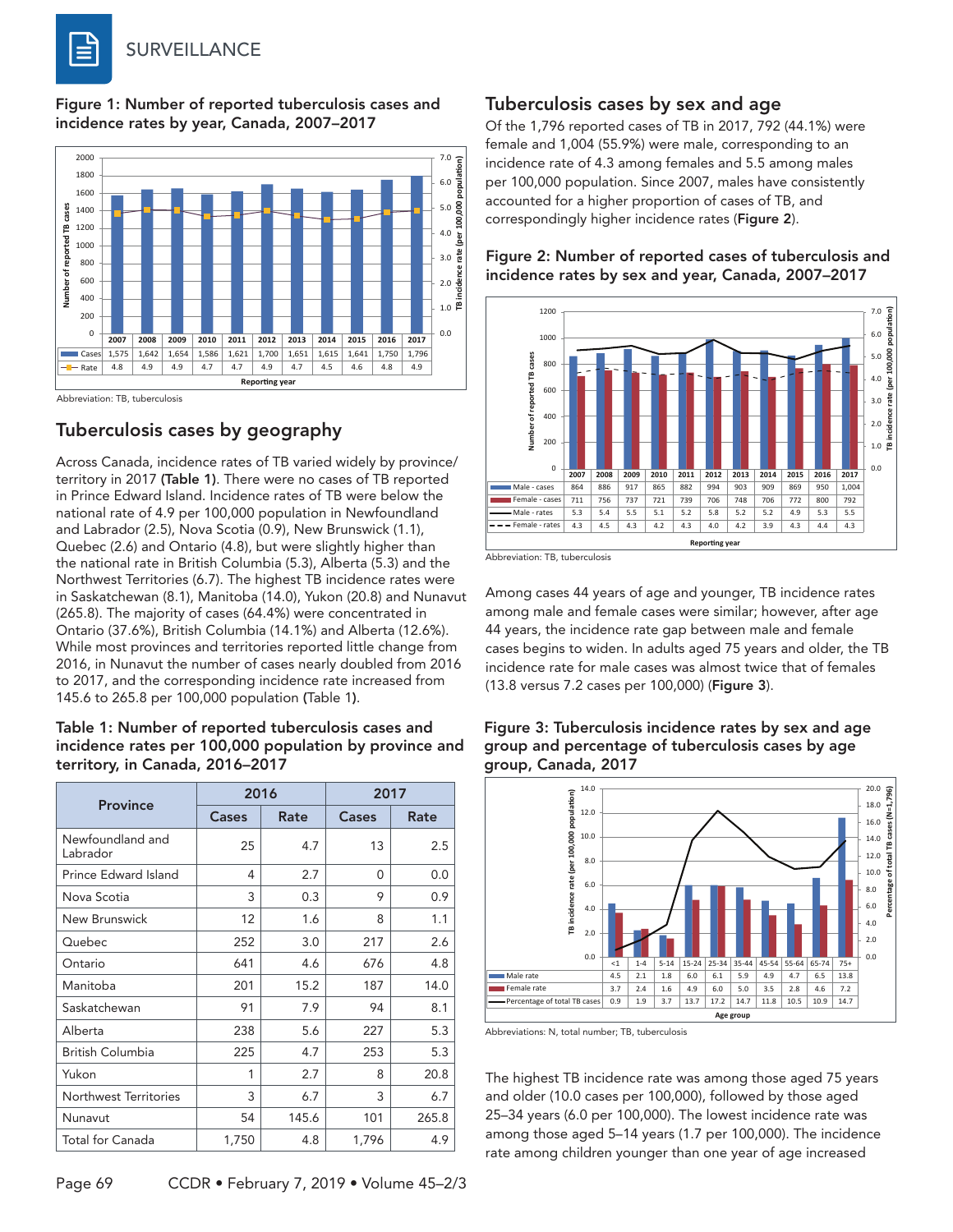

to 4.1 cases per 100,000 in 2017 from 2.1 per 100,000 in 2016. The largest number of TB cases was in the 25–34 year age group (n=309; 17.2% of total cases) (Figure 3). Children constituted a small proportion of total TB cases in 2017, with infants younger than one year of age accounting for 0.9% of TB cases and children aged one to 14 years accounting for 5.6% of total cases. Trends among TB cases by age have changed little over the past 10 years (3).

#### Tuberculosis cases by origin

The majority of TB cases reported in Canada in 2017 were foreign born (n=1,290; 71.8%), followed by Canadian born Indigenous cases (n=313; 17.4%) and Canadian born non-Indigenous cases (n=125; 7.0%) (Figure 4). An additional 1.6% of cases (n=28) were reported as Canadian born without any further origin breakdown reported, and origin was unknown for a further 2.2% of cases (n=40) (Figure 4).

#### Figure 4: Distribution of tuberculosis cases by origin, Canada, 2017



a Cases in this group could not be further differentiated into Indigenous or non-Indigenous

# Indigenous tuberculosis cases

In Canada in 2017, there were 313 cases of TB reported among Canadian born Indigenous persons, resulting in an incidence rate of 21.5 cases per 100,000 population, a slight decrease from 2016, when the rate was 23.3 cases per 100,000 population (Table 2). Of these Indigenous cases, 49.2% (n=154) were First Nations, 45.4% were Inuit (n=142) and 5.4% (n=17) were Métis (Figure 4). Among Métis, the incidence rate of TB was 3.5 cases per 100,000 population, which is lower than the overall Canadian rate (4.9 per 100,000) but higher than the Canadian born non-Indigenous rate (0.5 per 100,000). This rate has generally decreased over time, from 7.5 in 2007 to 2.1 cases per 100,000 in 2016, with a slight rise in 2017 (Table 2). Among First Nations persons, the TB incidence rate in 2017 was 17.1 cases per

100,000 population, which is lower than the rate in 2016 (23.6 per 100,000), however, this rate has fluctuated since 2007 (Table 2). The TB incidence rate in First Nations persons with status living on-reserve in 2017 was 21.7 cases per 100,000, a decrease from the previous year (33.9 per 100,000). Similarly, the incidence rate in First Nations persons with status living off-reserve in 2017 decreased to 9.6 cases per 100,000 from 14.5 per 100,000 in 2016 (Table 2). In 2017, there were 142 cases among the Inuit compared to 113 cases in 2016, representing a 25.7% increase. The corresponding incidence rate increased from 168.7 in 2016 to 205.8 cases per 100,000 in 2017. Incidence rates among the Inuit population have ranged from a low of 85.2 per 100,000 population in 2007 to a high of 251.6 cases per 100,000 in 2012, but have consistently been higher than any other population subgroup since 2007 (Table 2).

### Foreign born tuberculosis cases

Similar to previous years, foreign born persons carried the largest burden of TB disease in Canada in 2017 where 71.8% of total cases (n=1,290) were foreign born, corresponding to an incidence rate of 14.7 cases per 100,000 population. Although the incidence rate of TB among foreign born persons in Canada has remained relatively stable since 2007 (n=14.8 per 100,000 population), the absolute number of foreign born cases has steadily increased (Table 2). The number of foreign born cases increased from 1,224 in 2016 to 1,290 in 2017; however, the corresponding incidence rate decreased from 15.3 to 14.7 per 100,000 population.

Country of birth was reported for 97.4% (n=1,256) of these foreign born cases. Similar to 2016, the most commonly reported countries of origin among foreign born TB cases were the Philippines (n=276; 21.4%), India (n=262; 20.3%), China (n=186; 14.4%), Vietnam (n=60; 4.7%) and Pakistan (n=46; 3.6%).

Immigration status at the time of TB diagnosis was known for 63.3% (n=816) of foreign born TB cases reported in 2017. Of these, 77.7% (n=634) were Canadian citizens or permanent residents, 9.6% (n=78) were temporary residents (including students, visitors and workers), and 5.4% (n=44) were refugees, convention refugees and refugee claimants. Immigration status was reported as 'other' without further details for 7.4% of cases  $(n=60)$ .

Year of arrival in Canada was reported for 91.0% (n=1,174) of foreign born TB cases in 2017. Of these, 36.1% (n=424) arrived within the past five years (between 2013 and 2017) and 17.7% (n=208) of these cases were diagnosed with TB within two years of arrival.

# Diagnostic classification

In 2017, diagnostic classification was reported for 1,786 cases (99.4% of total TB cases). Of these, 1,403 (78.6%) were classified as respiratory TB and 383 (21.4%) were non-respiratory TB. Among respiratory TB cases, the most common site of disease was pulmonary (88.3%; n=1,239). Among non-respiratory TB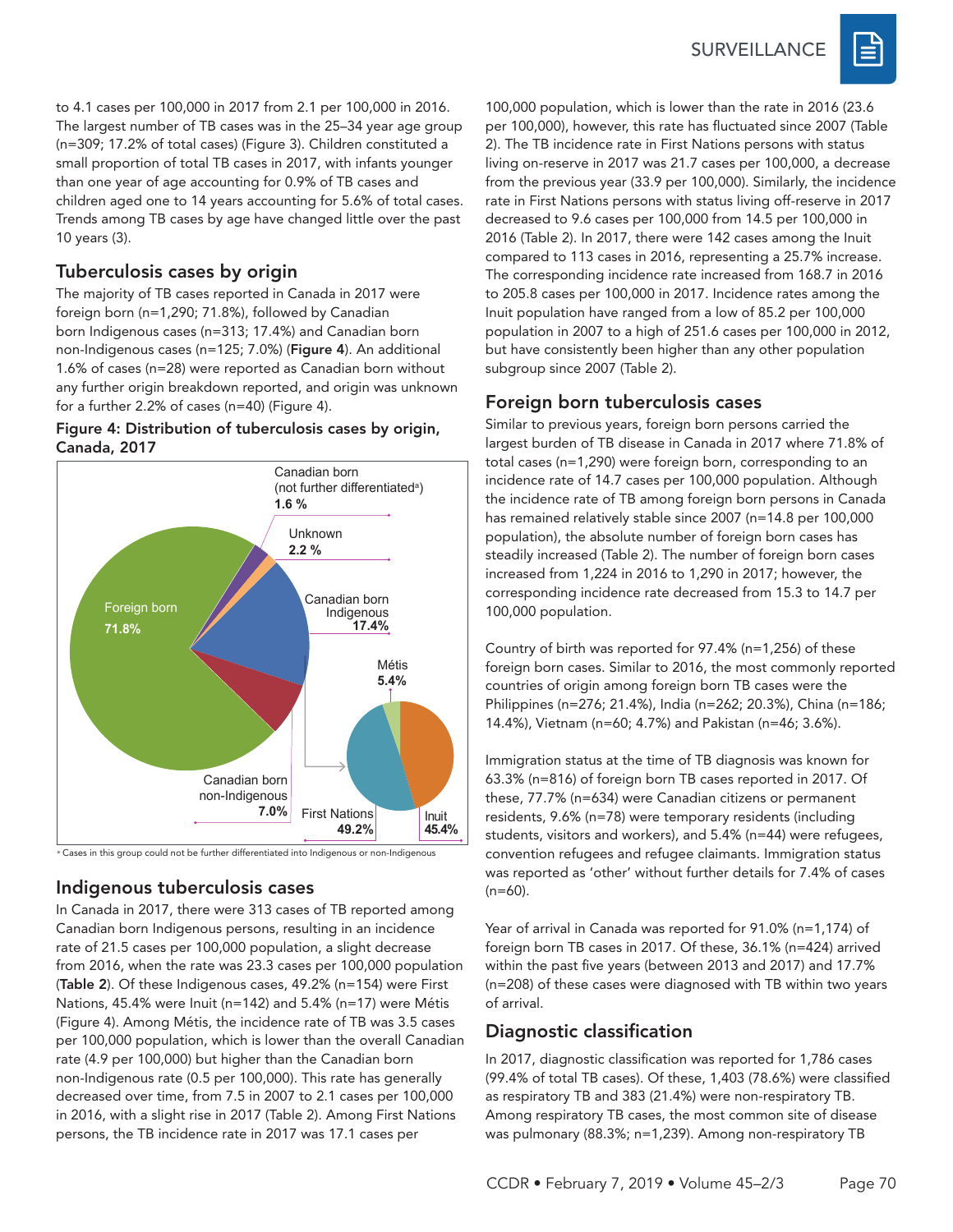| Origin                                   |       | 2007  | 2008  | 2009  | 2010  | 2011  | 2012  | 2013  | 2014  | 2015  | 2016  | 2017  |
|------------------------------------------|-------|-------|-------|-------|-------|-------|-------|-------|-------|-------|-------|-------|
| Canadian born<br>non-Indigenous          | Cases | 171   | 222   | 238   | 185   | 186   | 174   | 159   | 168   | 167   | 140   | 125   |
|                                          | Rate  | 0.7   | 0.9   | 1     | 0.7   | 0.7   | 0.7   | 0.6   | 0.6   | 0.6   | 0.6   | 0.5   |
| Foreign born                             | Cases | 1,067 | 1.064 | 1,063 | 1,054 | 1,108 | 1,112 | 1,153 | 1,110 | 1,177 | 1,224 | 1,290 |
|                                          | Rate  | 14.8  | 14.5  | 14.4  | 14.1  | 14.7  | 14.6  | 14.9  | 14.2  | 14.9  | 15.3  | 14.7  |
| Canadian born<br>Indigenous <sup>a</sup> | Cases | 307   | 347   | 340   | 261   | 303   | 380   | 315   | 320   | 281   | 331   | 313   |
|                                          | Rate  | 23.9  | 26.2  | 24.9  | 18.6  | 20.7  | 24.4  | 19.9  | 20    | 17.1  | 23.3  | 21.5  |
| <b>First Nations</b><br>$(FN)^{a,b}$     | Cases | 229   | 232   | 227   | 121   | 177   | 208   | 205   | 182   | 157   | 208   | 154   |
|                                          | Rate  | 28.4  | 28.2  | 26.9  | 14.1  | 19.1  | 21.2  | 20.3  | 18    | 15.2  | 23.6  | 17.1  |
| FN living on-<br>reserve                 | Cases | 129   | 119   | 122   | 109   | 99    | 113   | 148   | 106   | 101   | 149   | 97    |
|                                          | Rate  | 29.7  | 26.8  | 27    | 23.7  | 21.2  | 23.8  | 30.8  | 21.7  | 20.4  | 33.9  | 21.7  |
| FN living off-<br>reserve                | Cases | 83    | 98    | 87    | 73    | 66    | 80    | 50    | 68    | 51    | 56    | 38    |
|                                          | Rate  | 24.2  | 28    | 24.3  | 20    | 16.4  | 18.7  | 11.4  | 15.2  | 11.1  | 14.5  | 9.6   |
| Métis <sup>a</sup>                       | Cases | 32    | 27    | 25    | 26    | 21    | 11    | 18    | 19    | 12    | 10    | 17    |
|                                          | Rate  | 7.5   | 6.1   | 5.4   | 5.4   | 4.4   | 2.2   | 3.5   | 3.6   | 2.2   | 2.1   | 3.5   |
| <b>Inuit<sup>a</sup></b>                 | Cases | 46    | 88    | 88    | 114   | 105   | 161   | 92    | 119   | 112   | 114   | 142   |
|                                          | Rate  | 85.2  | 160   | 157.1 | 200   | 166.7 | 251.6 | 139.4 | 177.6 | 164.7 | 170.1 | 205.8 |
| Total Canada <sup>c</sup>                | Cases | 1,575 | 1,642 | 1,654 | 1,586 | 1,621 | 1,700 | 1,651 | 1,615 | 1,641 | 1,750 | 1,796 |
|                                          | Rate  | 4.8   | 4.9   | 4.9   | 4.7   | 4.7   | 4.9   | 4.7   | 4.5   | 4.6   | 4.8   | 4.9   |

#### Table 2: Tuberculosis incidence rates and case counts by origin and year, Canada, 2007–2017

a For 2016 and 2017, BC did not report Indigenous origin of TB cases

b Includes First Nations TB cases where residence on or off reserve was unknown, missing or not reported

c Includes TB cases were origin was unknown, missing or not reported

cases, the most common site of disease was the peripheral lymph nodes (50.7%; n=194). By origin, a larger proportion of Canadian born Indigenous cases had respiratory TB (93.9%) compared with Canadian born non-Indigenous (81.5%) and foreign born (74.3%) cases. Similar to previous years, respiratory TB was more common among male cases (83.2%) than female cases (72.7%) and in cases younger than 15 years (91.5%) compared with cases 15 years and older (77.2%).

#### Treatment outcomes for 2016

In 2016, 1,750 cases of TB were reported to the CTBRS. Of these, 98.6% (n=1,725) had a TB treatment outcome reported to the CTBRS in 2017. For the majority of these cases (80.2%) treatment was reported as successful (defined as having been cured of TB or having completed TB treatment). Death before or during treatment was reported for 7.6% of cases, where TB was reported to have contributed to or was the cause of death in approximately 60% of these cases. Treatment was reported as ongoing for an additional 5.3% of cases, and 3.0% of cases transferred out of the reporting treatment jurisdiction during treatment. Cases that were lost to follow-up or stopped treatment as a result of an adverse event comprised 0.6% of outcomes and treatment outcome was reported as unknown for 2.3% of cases.

TB treatment success was highest among Inuit and Métis cases, where 92.8% of Inuit cases and 88.9% of Métis cases were reportedly cured or had completed treatment. Treatment success rates were similar among First Nations (78.3%), foreign born (79.1%) and Canadian born non-Indigenous TB cases (78.0%).

#### **Discussion**

In 2017 there was a 2.6% increase in the number of reported cases of TB compared with 2016, and a corresponding increase in the incidence rate from 4.8 to 4.9 per 100,000 population. Since 2014, both the number of cases and incidence rate of TB have steadily increased. Despite these increases in recent years, the incidence rate has changed little since 2007, when it was 4.8 per 100,000 population. In 2017, Nunavut continued to have the highest rate of TB in Canada at 265.8 cases per 100,000, a rate which is nearly 70 times the national rate, whereas the highest concentration of cases was in Ontario (37.6%). While TB rates among foreign born individuals have been fairly stable in the last decade, this population continued to account for the majority of cases in 2017 at 71.8%. Among First Nations persons, the incidence rate of TB in 2017 (17.1 cases per 100,000) declined from 2016 (23.6 per 100,000); however, it was similar to 2015 (15.2 per 100,000) and 2014 (18.0 per 100,000). The rate among Inuit people in Canada in 2017 (205.8 cases per 100,000) was the highest it has been since 2012 (251.6 per 100,000). In 2017, an increase was also seen in the absolute number of cases reported among the Inuit compared to 2016, increasing from 113 to 142 cases in 2017. The majority of TB cases in Canada in 2017 were reported as respiratory TB (78.6%), with pulmonary TB (69.4%) being the most commonly reported diagnostic classification. For the majority of TB cases reported in 2016, TB treatment was successful (80.4%), reflecting effective treatment and high treatment adherence.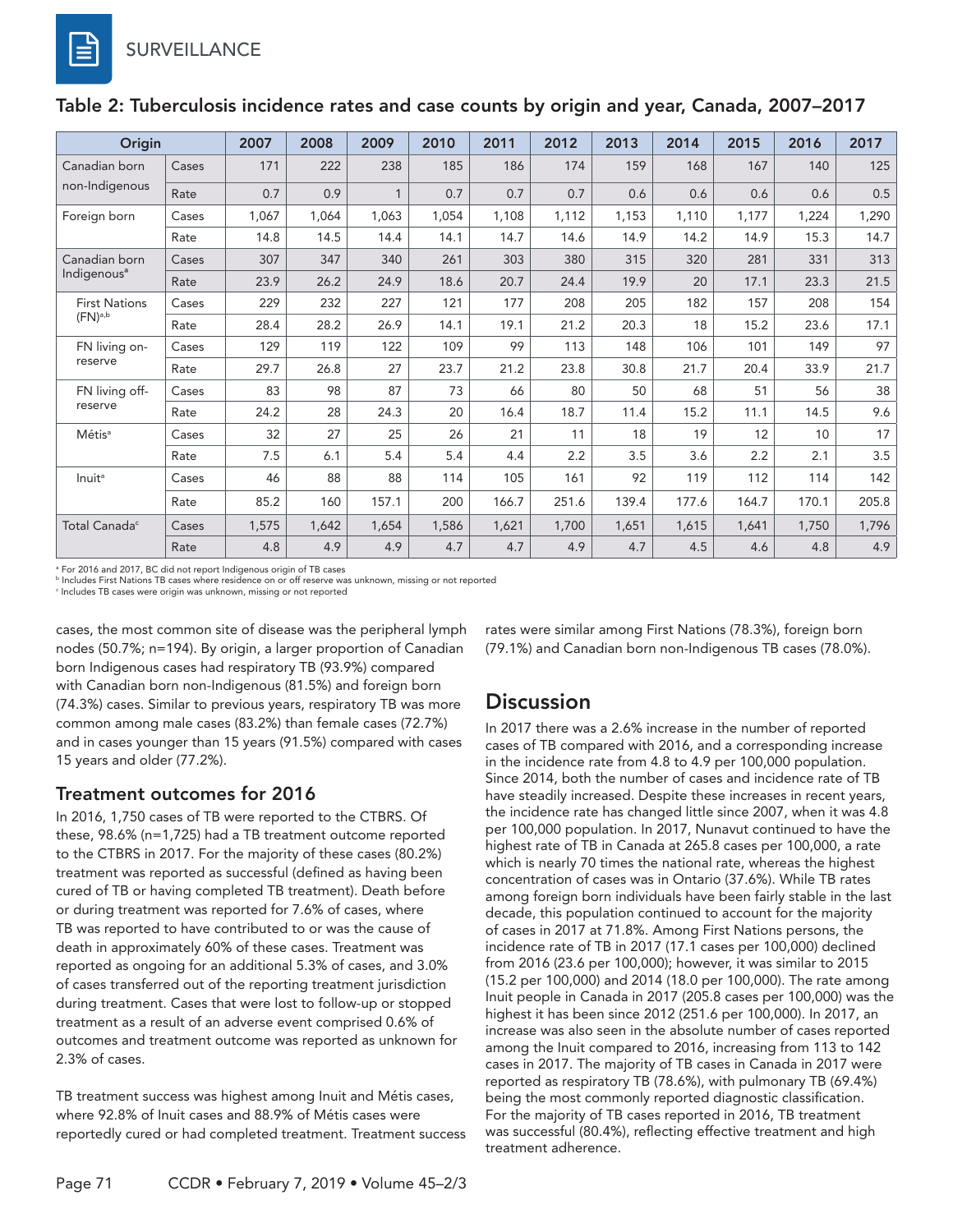**SURVEILLANCE** 



Based on these surveillance data alone, it is not known why there has been an increase in the number of TB cases in Canada over the last few years, but several things may be contributing to this. The increase in both the case count and incidence rate between 2016 and 2017 reflects the increases in both the foreign born and Inuit populations during this time period. While the incidence rate of TB in the foreign born population in Canada has been stable in recent years, the case count has steadily increased. This may, in part, be explained by the overall increase in the volume of migrants to Canada in recent years. Foreign born populations in Canada with latent TB infection (not contagious) can become ill with active TB disease years after the migration process or can become infected with TB during travel back to their countries of origin. Stressful living conditions, language and cultural barriers, food and housing insecurity are all factors that can increase the likelihood of reactivating a latent TB infection after migration (7). Increases in TB among the Inuit population are also attributable to an increased risk in this population of progressing from latent TB infection to active TB disease and to ongoing transmission of active TB, related to inequitable access to health care and the social determinants of health (4,7). As well, advances in TB detection, diagnosis and treatment have all recently been reported in Canada's north, which may be contributing to an increase in detection of TB cases among the Inuit (4).

#### Limitations

The limitations of the CTBRS have been described in detail previously (8). The CTBRS is a passive surveillance system and relies on receiving reports of active TB cases in Canada that are diagnosed by health care providers across the country and reported to provincial health authorities, and in turn, reported to PHAC. Completeness of case ascertainment and reporting delays are potential issues with this system; however, the WHO estimates that Canada's surveillance system has a case detection rate of 92% (12).

Finally, it is important to recognize that the data in this report are considered provisional and, as it continues to be updated annually, it are subject to change in future TB surveillance reports. If there are discrepancies between the data summarized in this report and provincial and territorial reports, the most recent provincial and territorial report should be used because updated national data may still be pending.

# Conclusion

Tuberculosis surveillance data from 2017 continue to highlight well known trends in the epidemiology of TB in Canada; namely, that Indigenous and foreign born Canadians continue to be disproportionately represented among cases. Annual reporting of Canadian TB surveillance data is an important tool for informing TB prevention and control efforts and for monitoring progress on initiatives related to reducing the burden of TB in Canada, with the ultimate goal of TB elimination.

### Authors' statement

ML – Conceptualization, methodology, software, validation, formal analysis, writing (original draft), supervision HH – Conceptualization, software, validation, data curation, writing (review and editing) NH – Conceptualization, software, validation, data curation,

writing (review and editing)

MM – Writing (review and editing), supervision

#### Conflict of interest

None.

# Acknowledgements

The Public Health Agency of Canada would like to acknowledge the following individuals from the provincial and territorial programs for their contribution to and participation in the CTBRS:

Brenda P. Earles, Health and Community Services, Population Health Branch, Newfoundland and Labrador Beth Halfyard, Health and Community Services, Population Health Branch, Newfoundland and Labrador Shamara Baidoobonso, Prince Edward Island Department of Health and Wellness

Stacey Burns, Prince Edward Island Department of Health and **Wellness** 

Constance Cheverie, Prince Edward Island Department of Health and Wellness

Beverly A. Billard, Nova Scotia Department of Health and **Wellness** 

Suzanne Savoie, New Brunswick Department of Health Hanan Smadi, New Brunswick Department of Health Isabelle Rouleau, Direction régionale de santé publique de Montréal, Québec Michael Whelan, Public Health Ontario

Carla Loepky, Manitoba Health

Luiz C. Mostaço-Guidolin, Manitoba Health Helen Bangura, Saskatchewan Ministry of Health Valerie Mann, Saskatchewan Ministry of Health Assaad Al-Azem, TB Prevention and Control Saskatchewan Sandy Cockburn, Alberta Health Services David Cao, Alberta Health Fay Hutton, British Columbia Centre for Disease Control Sukhman Thind, British Columbia Centre for Disease Control David Roth, British Columbia Centre for Disease Control Jannie Leung, British Columbia Centre for Disease Control Meadow Allen, Yukon Communicable Disease Control Lori Strudwick, Yukon Communicable Disease Control Caroline Newberry, Department of Health and Social Services, Northwest Territories Heather Hannah, Department of Health and Social Services, Northwest Territories

Karen Hollett, Department of Health and Social Services, Northwest Territories

Andrea Schertzer, Nunavut Department of Health